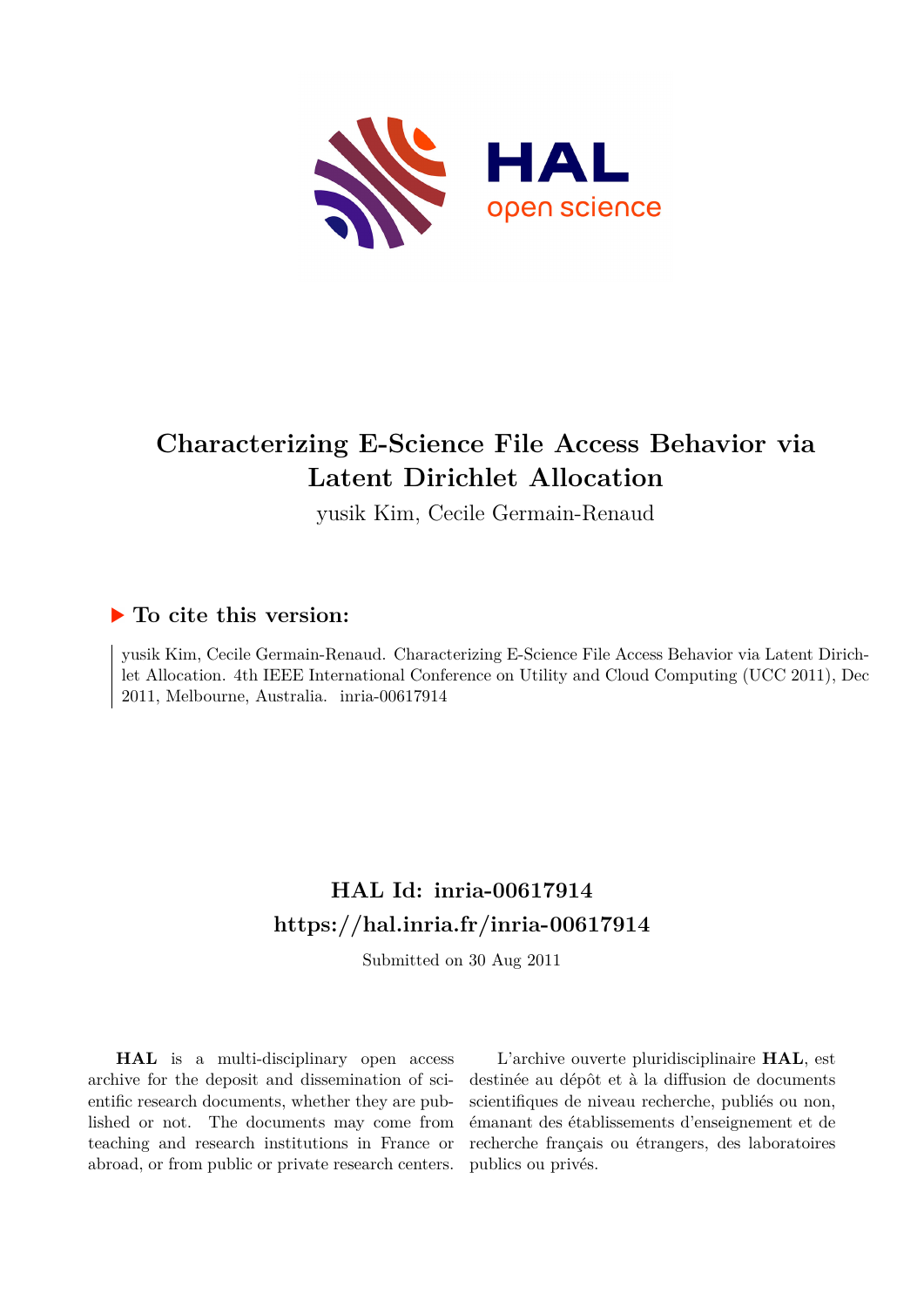# Characterizing E-Science File Access Behavior via Latent Dirichlet Allocation

Yusik Kim INRIA-Saclay LRI Bât. 490, Université Paris-Sud 11 Orsay, France Email: kim@lri.fr

Cécile Germain-Renaud Universite Paris-Sud 11 ´ LRI Bât. 490, Université Paris-Sud 11 Orsay, France Email: cecile.germain@lri.fr

*Abstract*—E-science is moving from grids to clouds. Getting the best of both worlds needs to build on the experience gained by the steady operation of production grids since some years. With the Grid Observatory initiative, trace data are publicly available to the computer science and engineering community and can be used for dimensioning and optimizing infrastructure.

This paper proposes a new approach for analyzing behavioral traces: as most of them are indeed text documents, state of the art techniques in text mining, and specifically Latent Dirichlet Allocation, can be exploited. The advantages are twofold: providing some level of explanation inferred from the data; and a relatively scalable way to capture the temporal variability of the behavior of interest, while retaining the full dimensionality of the problem at hand.

We experiment the text mining analogy approach by characterizing file access behavior. We validate the resulting probabilistic model by showing that it is capable of generating synthetic traces statistically consistent with the real ones.

*Index Terms*—Graphical Models; Trace Analysis; e-science infrastructures

#### I. INTRODUCTION

In the last ten years, scientific communities worldwide have pioneered the deployment of extreme e-science computational infrastructures, in the form of grids. At the European level, the High Energy Physics (HEP) community has been the driving force for building the largest existing non-profit system, the EGEE/EGI grid [1]. This real-world, production-quality grid experience is relevant for cloud research and engineering for three reasons. Firstly, computational grids provide new natural examples of emerging collective behavior, the distinctive feature of complex systems; second, at least for the EGEE/EGI grid, monitoring data are publicly available for research through the Grid Observatory initiative [2]; finally, e-science is moving to cloud technology, with its own requirements.

This paper focuses on the usage pattern as characterized by file access. Analyzing this behavior as well as the ability to explain it through mathematical models would be interesting in its own right but it would also prove to be an important asset for system administrators who wish to use this knowledge to monitor and/or regulate the usage of the resources. The implications of characterizing, for example, the access pattern of files shared by e-science users include realistic requests modeling, inferring latent relationships among files and users,

anomaly detection, reducing file I/O latency by optimizing caching policies, etc.

The goal of this paper is to create and validate a generative model of these accesses. By definition, a generative model can generate synthetic realizations simulating realistic usage. In this work, the model is derived from the transaction traces provided by the GridFTP protocol. In a first attempt, we tried to discover descriptive characterizations of classical complex systems indicators, such as popularity, locality, and social graphs parameters. Overall, the resulting statistical distributions do not follow simple models such as a power law. Going further needs to disentangle a network of causal interactions between the users and the middleware, which cannot be defined a priori.

To propose a probabilistic model capable of explaining how the observed responses could have been generated, our key observation is that a trace can be considered a *text document*. Characterizing a text document based on the observed words is central to text mining, and has been extensively studied [3]. From this perspective, a document is described in terms of unobservable (*latent*) *topics*, which are in turn described in terms of observable *words*: the topics relevant to the document generate all the words in the document. Latent Dirichlet Allocation (LDA) [4] is a well established probabilistic model for this class of causal structure.

As far as we know, no previous work has considered LDA for behavioral modeling of large distributed systems. The advantages of this approach are twofold. The first one is that the topics - in our context, the unknown causes - are inferred from the data, not defined a priori. Second, and more specifically to trace analysis, LDA offers a relatively scalable way to capture the temporal variability of the behaviors of interest (here the file accesses), while retaining the full dimensionality of the problem at hand, and making limited and well-defined a priori assumptions, essentially that the user request probabilities over successive periods are sampled i.i.d. from a Dirichlet distribution with some unknown parameter. The main result of this paper is that LDA is indeed instrumental for trace modeling.

The rest of this paper is organized as follows. Section II provides an empirical analysis of a 11 week trace from a major EGI site. Section III fits two generative models first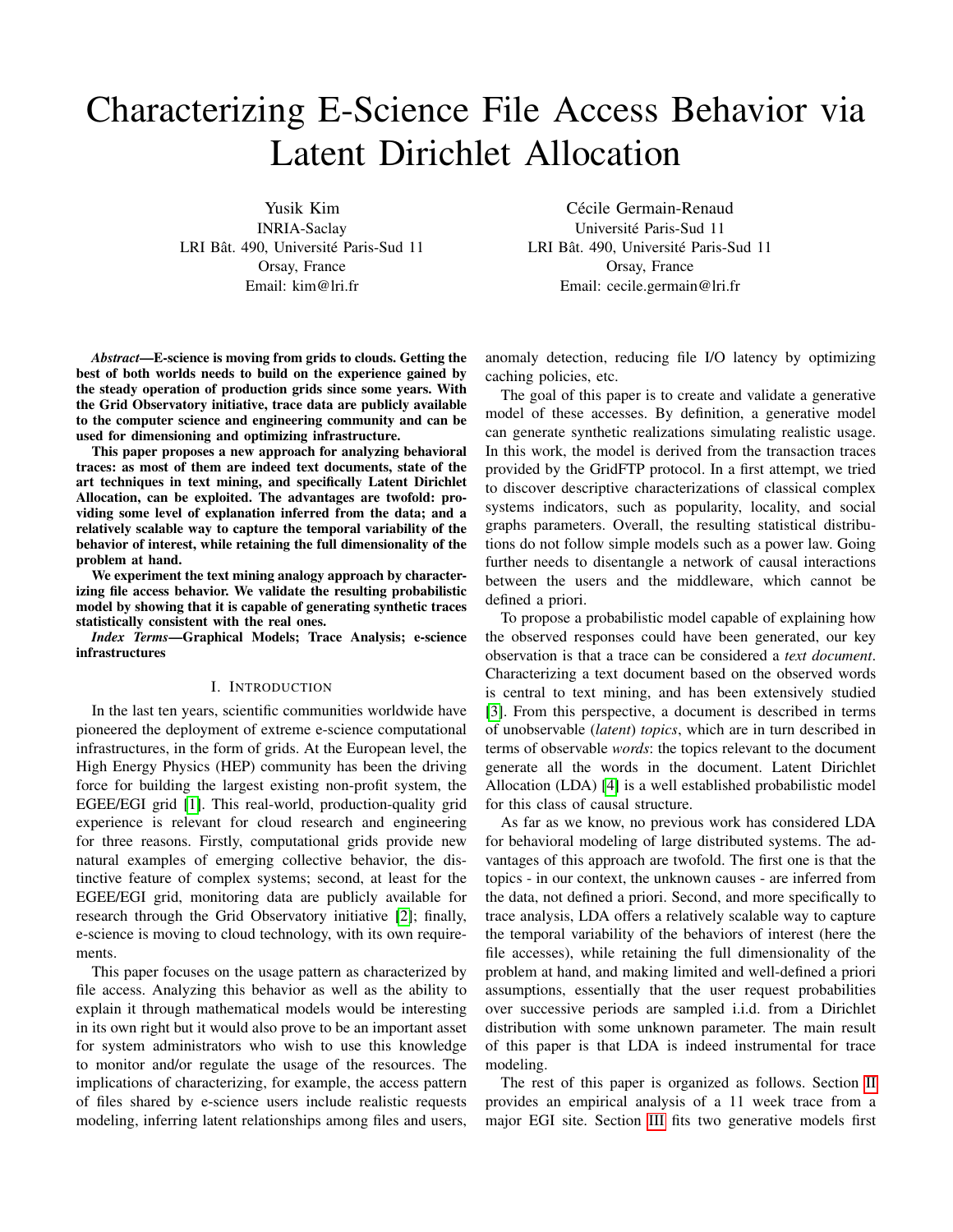

Fig. 1: File popularity.

for a generic LDA model, and second by taking advantage of the supplementary information on causes that are present in the trace. Some of the statistical properties revealed in the empirical study are exploited to make this analysis tractable. This section also develops the above-mentioned advantages compared with a classical time series approach. Section IV experimentally validates the model. Section V briefly discusses related work, before the conclusion.

#### II. EMPIRICAL STUDY ON FILE ACCESS PATTERNS

The data set, publicly available from the Grid Observatory portal, spans a 11 week period from 29/11/2010 to 31/02/2011 including 5,204,269 transactions by 262 distinct users on 2,123,734 distinct files. The monitored storage is the one of the LAL site; however, the requests can originate from across the whole EGI grid, because its storage is fully distributed. The next question is to which extent this trace is representative of the EGI file traffic. This is a difficult issue, on which we will get back in Section V and in the conclusion. A specificity of the trace is that is it truly multi-disciplinary, with significant usage from the Complex Systems community, the HEP experiments, and Cosmology.

The primary goal was to characterize the measurements of interest in terms of known parametric distributions. The metrics (first column of table I) will be described later; for now, we see that in all cases except one, the standard deviation is larger than the mean by 1 or 2 orders of magnitude, requiring to study the complete distributions.

#### *A. File Popularity and User Behavior*

With the prevalence of the power law distribution observed in popularity based measures (e.g., city populations within a country, outdegree of sites on the Internet, frequency of words within a text, etc.), we expected a similar behavior for count-based measures such as file popularity, user activity, and outdegree of user-file relation graphs. However, it turns out that this is not the case.

We measure the popularity of a file that resides in the grid during the study period using three different metrics: file access count, user and file outdegree.



Fig. 2: Distribution of user outdegree. MLE  $\alpha = 1.577$ ,  $\gamma =$ 0, 020 for the PL with exponential cutoff, and  $\alpha = 1.732$  for the PL restricted to the upper tail.

The first metric, the *file access count*, is the total number of requests for a file, including multiple requests by the same user. This metric measures the popularity from a workload perspective and is sensitive to usage artifacts: for example, if a job repeatedly reads the same file without copying it first to local space (which would be the sensible strategy), that particular file may show a surge in popularity. The rankfrequency plot on a doubly log scale (Figure 1) shows that the popularity distribution does not seem to resemble any known parametric distribution including the power law (here we do not normalize the count in order to show the magnitudes). A more detailed analysis shows that the activity is dominated by only a few users where less than 2% of the users account for nearly 80% of the requests (for the sake of completeness, it must be said that in fact, at least some of these dominating users are generic ones, acting as a proxy for real users, in a portalized usage of the grid). The rank-frequency plot restricted to the most active user, also on Figure 1, shows that the shape of the popularity distribution is highly influenced by the behavior of the dominating user. We believe that this dominance in the overall access count by a few users is what prevents the file popularity from exhibiting a power law distribution.

The basic representation of the requests structure is a bipartite graph with the distinct users as the nodes on one side, the distinct files as the nodes on the other side; there is an edge between a user and a file if the user requested the file at least once.

The second metric is the *file outdegree* (the number of distinct users who accessed it). This metric measures the popularity of a file from a social perspective, i.e., how diverse its userbase is. Due to space limitation, we only give the conclusion: the files are well segregated with respect to the users, i.e., each file has a small number of users, at most 7, and most have only one user.

The third metric is the *user outdegree* (how many different files the user accessed), and characterizes the behavior of a user. Figure 2 plots the outdegree distribution of the user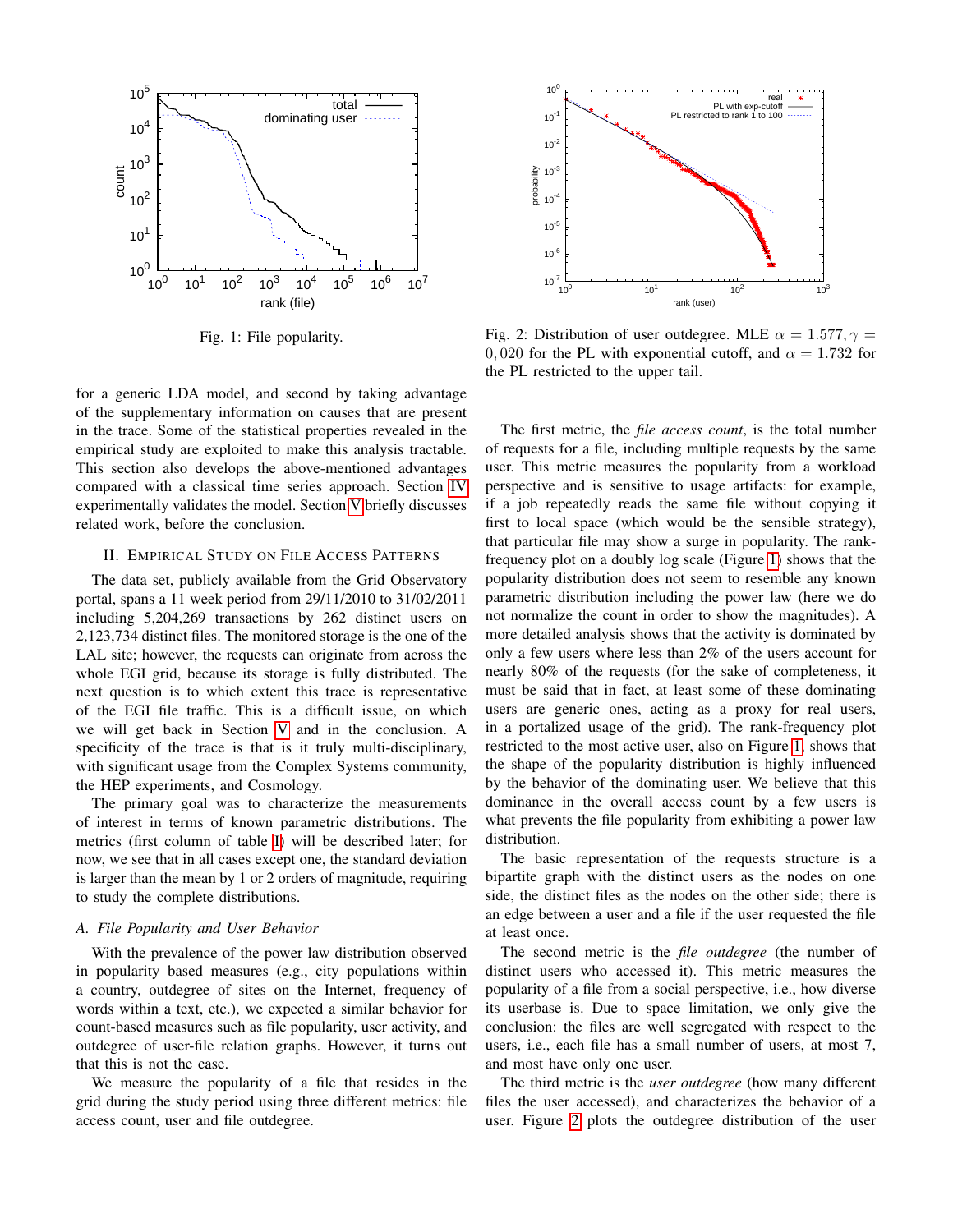|                   | Sample size | Mean   | Std    | Median | Min | Max     |
|-------------------|-------------|--------|--------|--------|-----|---------|
| File access count | 2123734     | 2.45   | 103.61 |        |     | 76025   |
| User outdegree    | 262         | 9537   | 77561  | 105    |     | 1123645 |
| File outdegree    | 1002186     | 1.17   | 0.39   |        |     |         |
| User access count | 262         | 19863  | 163013 | 128    |     | 2486709 |
| Lifetime (sec)    | 754887      | 339699 | 937056 | 11259  |     | 6651860 |
| Cluster size      | 63          | 4.16   | 21.15  |        |     | 170     |

|  | TABLE I: Summary statistics |  |
|--|-----------------------------|--|
|--|-----------------------------|--|



Fig. 3: Daily access count for the most popular file. Left graph: histogram. Right graph: autocorrelation.

nodes. On initial observation, a power law distribution with exponential cutoff,  $p(x) \propto x^{-\alpha} e^{-\gamma x}$ , is plausible. The maximum likelihood estimation of the parameters was computed with the code of [5], and the goodness of fit evaluated with a  $\chi^2$  test. The resulting p-value is  $2.2 \times 10^{-16}$ , thus invalidating the fit. We also tried restricting the fit to the upper tail part (i.e., from rank 1 to rank  $x_{max}$ ), hoping to reveal at least a local power law behavior, to no avail, as for  $x_{max} = 3, ..., 262$ the p-value computed from the  $\chi^2$ -test was 0.

#### *B. Temporal locality of file and user access*

Figure 3, left graph, depicts the number of daily accesses to the most popular file. We observe a recurrent pattern. To better measure the temporal locality of accesses, we examined the empirical autocorrelation of the daily access frequency vector. Figure 3, right graph, shows a drop to near zero at a 7 day lag, which will have implication for the LDA model.

The recurrent access of the most popular file however, is not representative of the other, less popular, files. Figure 4 shows the distribution of the files' lifetime, defined as the difference between its first and last access date. Many files seem to be more transient, with a shorter lifetime. While this conclusion might not be absolute, a 11 week window is a reasonable time length for practical planning and analysis purposes.

#### *C. Clustering the Users*

To get a more concise representation of the trace, it makes sense to cluster the users with similar interests in terms of file access. File grouping, on the other hand, has been proposed in several studies for data staging [6] and for data visualization [7]. Ideally, we would like to group the users along a common property. Co-access is the simplest one. The interpretation of the resulting clusters is outside the scope of this work, as it depends heavily on external factors such as the type of applications: for example, if a research project is of the type



Fig. 4: File lifetime distribution.



Fig. 5: Cluster size distribution.

single instruction multiple data, two collaborators may never access the same file, in which case having co-access to a file may indicate a competitor relationship.

The strength of the link between any two users is the number of common files that both accessed. Connecting two users who have link strength of at least 1, the resulting graph will be partitioned into connected components, which are the requested clusters. In this way, the 262 distinct users are partitioned into 63 clusters. The largest cluster contains 170 users and there are 10 clusters with more than 1 user (Figure 5). We later use the number of clusters as a parameter of the LDA model.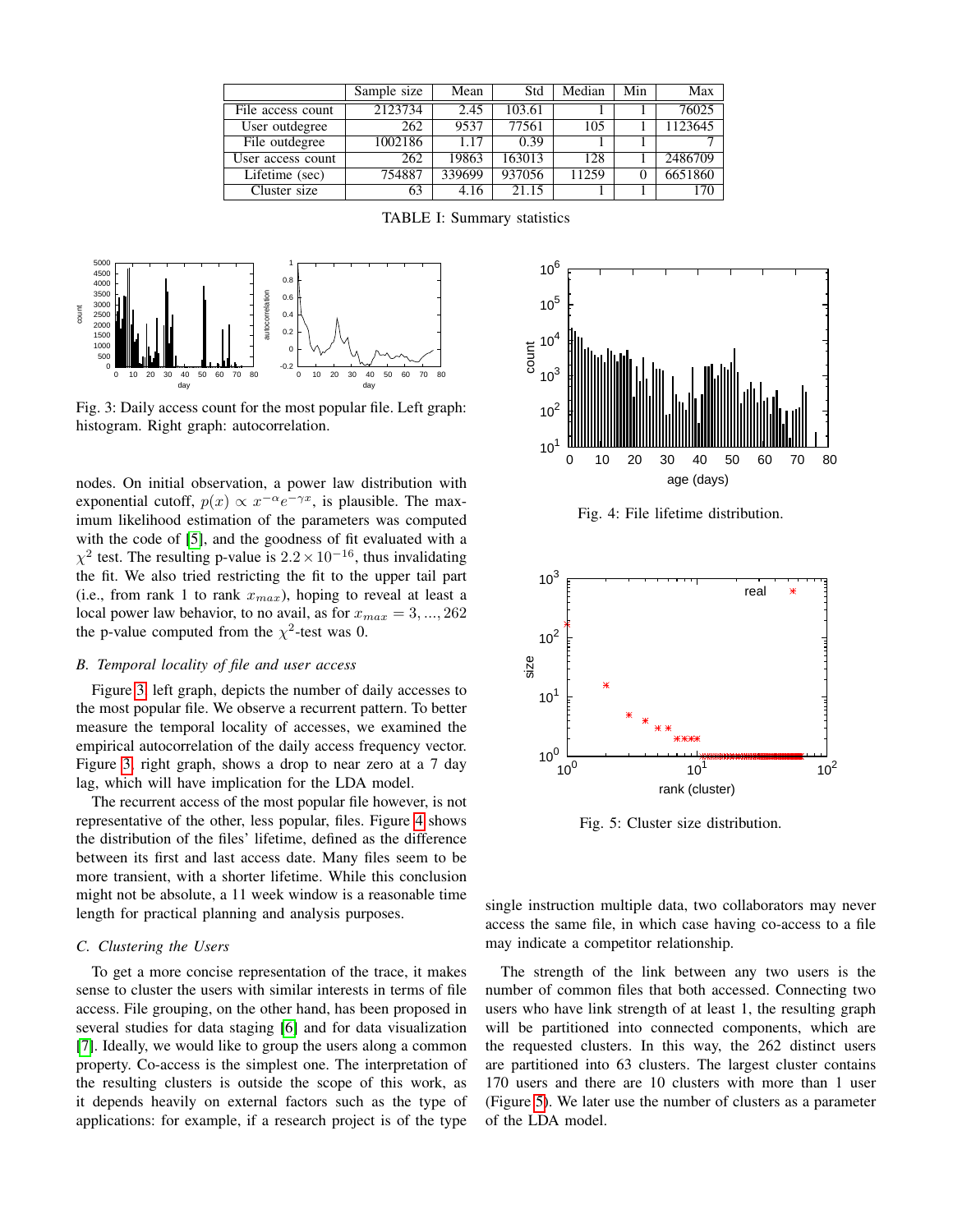#### III. GENERATIVE MODELS FOR ACCESS PATTERN CHARACTERIZATION

#### *A. Overview*

The previous empirical study describes what the current state of the system looks like during the analyzed 11 week period, but provides little insight on why we see what we see because it is merely a response to whatever (possibly latent) cause that generates the transactions. The goal of this section is to propose a probabilistic model that is capable of explaining how the observed responses could have been generated.

The number of transactions made by each user during the 11 week period indicates the contribution each user had on the overall behavior of the system. However, user A accounting for 50% and user B 30% of the total transactions over the 11 week period does not imply that they had the same ratio for, say, week 2. In fact, the individual user contributions fluctuate within the 11 week period to arrive at cumulative figures like 50% and 30% for the whole period. There are a few options for modeling this time variability. A naive approach would be to ignore the time variability and use the cumulative figures for each period. If we used this approach for building a model to generate synthetic trace, each period will look nearly identical, which is clearly not desirable. A second approach would be to consider the proportion of transactions made by each user within each individual week as a random vector and deal with the sequence as a stochastic process. We need to decide on how to model this multi-dimensional stochastic process. In this paper, we assume that this stochastic process is i.i.d.

Our specific model choice is influenced by the observation that there is an analogy between the transaction traces and text documents. In text document characterization, an important goal is to describe a document in terms of unobservable topics through observable words. A document is then a mixture of topics, and characterizing the document amounts to identifying the topic mixture probability.

Putting our problem in the same framework, our goal is to characterize the transaction trace based on the observed file accesses. Thus, we make the assumption that there are several "causes" which themselves are characterized by a specific file access pattern. We can use this analogy to take advantage of the machinery of LDA developed for text documents. Once we model our problem as a LDA, the remaining technical problem is to estimate the model parameters.

#### *B. Latent Dirichlet Allocation*

To be reasonably self-contained, this section formally sketches LDA [4]. The most intuitive description is in the text mining context where we wish to explain how words are generated within a document. LDA assumes a conditional distribution of words given a topic and that a document is characterized by its weights on different topics. It is further assumed that the topic weights for each document follow a common Dirichlet distribution. The generative process works as follows: words within a document are generated by first sampling a topic according to the weights and then sampling a word conditioned on the sampled topic.

Having this basic structure in place, it remains to specify the conditional distributions that are involved, which requires. to introduce quite a lot of notations. Let  $K$  be the number of topics,  $M$  the number of documents, and  $L$  the size of the vocabulary. We denote:

- $\alpha$  The K dimensional Dirichlet parameter. The *i*-th component is denoted by  $\alpha_i$ .
- $\theta$  The K dimensional vector of probabilities sampled from Dirichlet( $\alpha$ ) representing the topic distribution within a document. The  $i$ -th component is denoted by  $\theta_i$ .

For each word in a  $N$  words document, we denote:

- u A scalar representing the chosen topic in  $\{1, ..., K\}$
- $u^i$ <sup>i</sup> The indicator function  $u^i = \mathbf{1}\{u = i\}.$
- f A scalar representing the chosen word in  $\{1, ..., L\}$
- $f^i$ <sup>i</sup> The indicator function  $f^i = \mathbf{1} \{ f = i \}.$
- $β$  The  $K \times L$  matrix whose rows represent the word selection probabilities conditioned on each of the K topics.  $\beta_{ij} = p(f^j = 1 | u^i = 1)$ .

Here we have intentionally suppressed the dependence on the document index  $m$  for  $\theta$  and  $N$ , and both the word index  $n$  and document index  $m$  for  $u$  and  $f$  to simplify notation. When necessary, we will use the full notation  $N_m$ ,  $\theta^m$ ,  $u_{nm}$ , and  $f_{nm}$  to make the dependence explicit.

LDA can be described as the following generative process for each of the M documents.

- 1) Choose  $N \sim \text{Poisson}(\xi)$ .
- 2) Choose  $\theta \sim p(\theta|\alpha)$ , a Dirichlet distribution.
- 3) For each of the  $N$  words within the document:
	- a) Choose a topic  $u \sim p(u|\theta)$ , a multinomial distribution.
	- b) Choose a word  $f \sim p(f|u, \beta)$ , a multinomial distribution.

Finally, each conditional distribution is defined as follows:

- $p(\theta|\alpha) = B(\alpha) \prod_{i=1}^{K} \theta_i^{\alpha_i-1}$ , where  $B(\alpha)$  is the coefficient of the pdf of Dirichlet( $\alpha$ ).
- 

\n- $$
p(u|\theta) = \prod_{i=1}^K \theta_i^{u^i}
$$
\n- $p(f|u, \beta) = \prod_{i=1}^K \prod_{j=1}^L \beta_{ij}^{u^i f^j}$
\n

The graphical model representation of LDA is illustrated in Figure 6. For the readers not familiar with graphical models, these figures state that the joint distribution of a single document given the parameters  $\alpha$  and  $\beta$  is

$$
p(\theta, \mathbf{u}, \mathbf{f} | \alpha, \beta) = p(\theta | \alpha) \prod_{n=1}^{N} p(u_n | \theta) p(f_n | u_n, \beta)
$$
 (1)

where  $\mathbf{u} = (u_1, ..., u_N)$  and  $\mathbf{f} = (f_1, ..., f_N)$ . And the joint distribution for the corpus of M documents is

$$
p(\Theta, \mathbf{U}, \mathbf{F} | \alpha, \beta) = \prod_{m=1}^{M} p(\theta^m, \mathbf{u}_m, \mathbf{f}_m | \alpha, \beta).
$$
 (2)

#### *C. LDA applied to transaction traces*

We apply LDA to the problem of modeling file access behavior on a grid computing platform by using the following analogy between a text corpus and a transaction trace.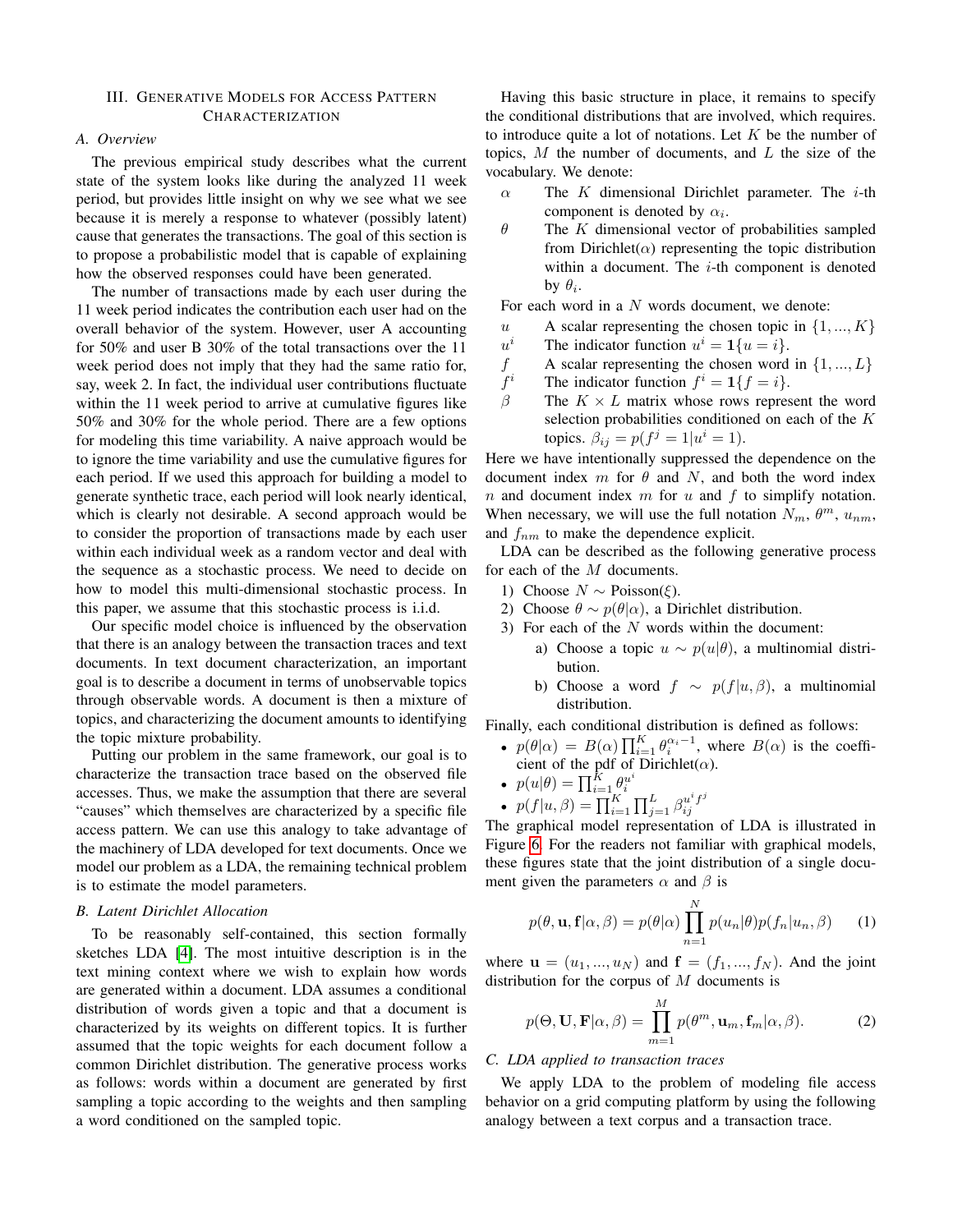

(b) LDA model assuming causes are observed.

Fig. 6: Graphical model representation of LDA. Observed data is represented by shading the node, which we later condition on to find the posterior distribution of the latent variables.

- Word translates to Filename
- Topic translates to Cause
- Document translates to a Trace snippet
- Corpus translates to the Complete trace

The term "cause" may need further clarification. It can be thought of a category which is characterizable by its file access pattern. For example, causes can be categories of job types (simulation job, equation solver, etc.), fields of study (particle physics, plasma physics, astrophysics, etc.), research projects, or Virtual Organizations, which is the fundamental administrative structure of e-science production grids .

A trace snippet is simply the segment of the trace corresponding to a time window. Using consecutive windows, the collection of all snippets covers the whole trace. Segmenting the trace into snippets is the fundamental trick that makes modeling the temporal variability tractable.

These analogies implicitly assume that 1) each cause is characterized by a file access distribution, 2) each window is characterized by a cause mixture distribution, and 3) the snippets, each of which is characterized by a distribution over files, are mutually independent. The first assumption is inherent to our approach, which exploits only the transaction trace. The second assumption is clearly a rough approximation: ideally, the segmentation should be inferred from the data too, as for instance in [8], [9]. The last assumption is partially justified by the observation of Section II-B, showing that correlation vanishes quite fast, in which case, the only correlation will occur near the boundaries of the periods.

Another important assumption made in the LDA model is that the distribution of words (files) within a document (trace snippet) is exchangeable, i.e.,  $p(f_1, ..., f_N)$  =  $p(f_{\pi(1)},..., f_{\pi(N)})$  for any permutation  $\pi$ . This means that the generative process says nothing about the exact order in which

files are accessed. This assumption poses no serious problem since we are mostly interested in the aggregate statistics, such as file access frequency or distinct file accesses, within a single window.

With the joint distribution Eq.(2) available, the next step is to estimate the parameters of the model given the observed data, namely the file accessed in each transaction. Recall that the individual causes  $(u)$  as well as its mixture probabilities  $(\theta)$  are latent in our model.

*1) Parameter estimation:* The procedure for finding the maximum likelihood estimator (MLE) of  $\alpha$  and  $\beta$  is covered in [4].

In order to find a maximum likelihood estimate of the parameters, we need an expression for the likelihood function. Integrating over the latent variables  $\theta$  and u of Eq.(1):

$$
p(\mathbf{f}|\alpha,\beta) = \int p(\theta|\alpha) \prod_{n=1}^{N} \sum_{u_n} p(u_n|\theta) p(f_n|u_n,\beta) d\theta
$$
  
=  $B(\alpha) \int_{\sum_i \theta_i = 1} \left( \prod_{i=1}^{K} \theta_i^{\alpha_i - 1} \right) \prod_{n=1}^{N} \sum_{i=1}^{K} \prod_{j=1}^{L} \theta_i \beta_{ij}^{f_n^j} d\theta,$ 

which is intractable to evaluate [10].

A difficulty when trying to use an EM algorithm to compute the MLE of the parameters of this model is that the parameters are coupled which makes it intractable to compute the posterior distribution of the latent variables. Therefore, a *variational EM* is used to approximate the joint distribution so that the parameters decouple, and consequently an approximated posterior distribution of the latent variables can be computed. At each step, the parameters of the approximate distribution is chosen so that the Kullback-Liebler divergence to the true distribution is minimized. Through the variational EM, we get the MLE of the model parameters  $\alpha$  and  $\beta$ .

*2) When causes are observable:* We have so far assumed that causes are latent. However, the transaction trace provides a precious information: the user who requested the file transaction. Therefore, we may explore a simplifying assumption, namely that the individual users of the grid are in fact the causes, effectively making the causes observable. The only remaining latent variable in this case is the cause mixture distribution  $\theta$ . Let us however pretend for now that  $\theta$  is observed.

For each period, pretending that  $\theta$  is observed, and since  $\theta$  and  $f$  are conditionally independent given  $u$ , we have the complete likelihood

$$
p(\mathbf{u}, \mathbf{f}, \theta | \alpha, \beta) = p(\theta | \alpha) \prod_{n=1}^{N} p(u_n | \theta) p(f_n | u_n, \beta).
$$

But since the random vector  $\theta$  is latent, we must integrate over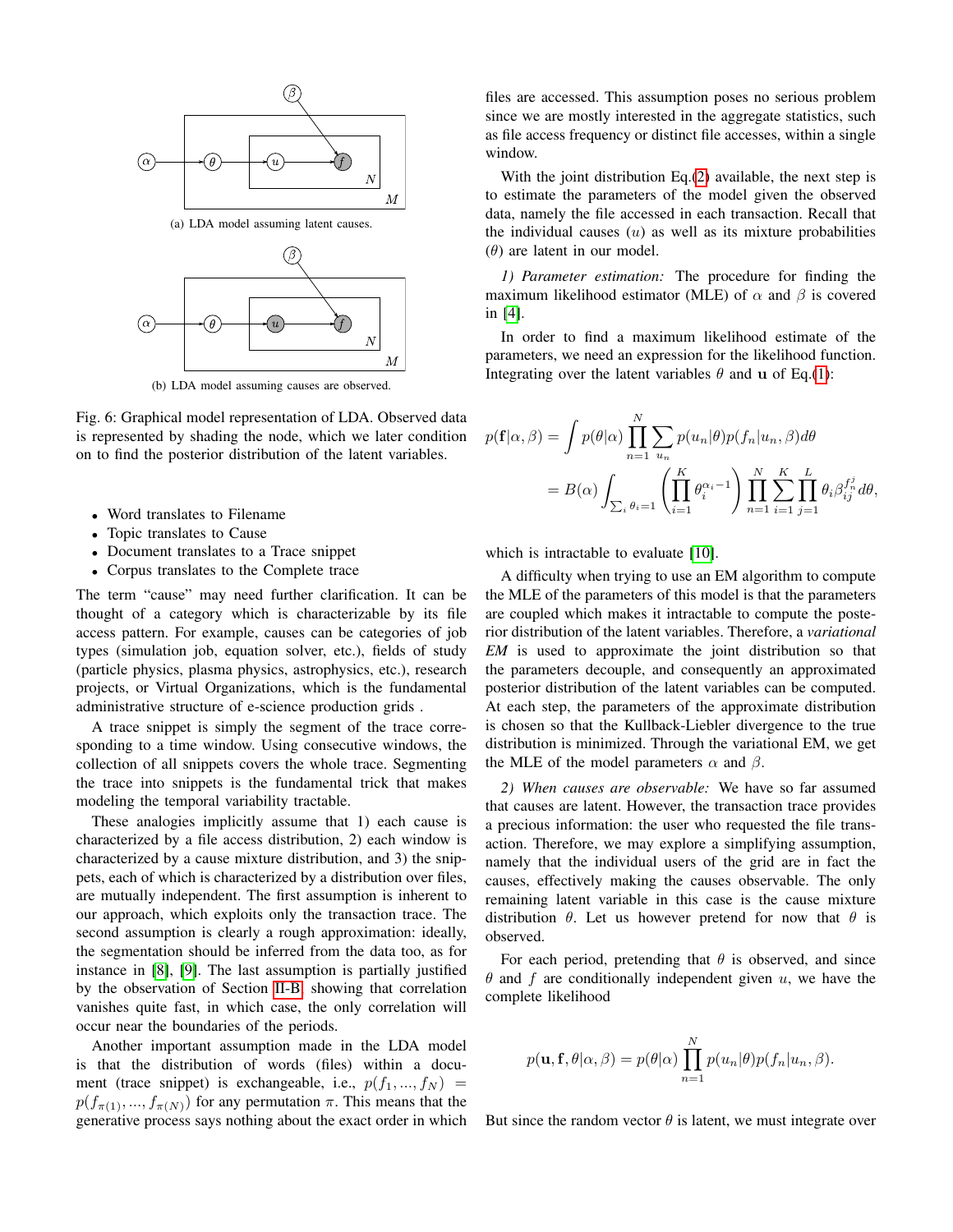it to get the true likelihood function:

$$
p(\mathbf{u}, \mathbf{f} | \alpha, \beta) = \int p(\mathbf{u}, \mathbf{f}, \theta | \alpha, \beta) d\theta
$$
  

$$
l(\alpha, \beta) = \log \int p(\mathbf{u}, \mathbf{f}, \theta | \alpha, \beta) d\theta
$$
  

$$
= \log \int q(\theta | \mathbf{u}, \alpha) \frac{p(\mathbf{u}, \mathbf{f}, \theta | \alpha, \beta)}{q(\theta | \mathbf{u}, \alpha)} d\theta
$$
  

$$
\geq \int q(\theta | \mathbf{u}, \alpha) \log p(\mathbf{u}, \mathbf{f}, \theta | \alpha, \beta) d\theta
$$
  

$$
- \int q(\theta | \mathbf{u}, \alpha) \log q(\theta | \mathbf{u}, \alpha) d\theta.
$$
 (3)

The inequality is a result of Jensen's inequality and  $q$  can be any distribution of our choice. We seek to maximize the likelihood function indirectly through maximizing a lower bound to it. When  $q$  is fixed, maximizing the provided lower bound of the log-likelihood with respect to  $\alpha$ ,  $\beta$  reduces to maximizing

$$
\mathbf{E}_{q}[\log p(\mathbf{u}, \mathbf{f}, \theta) | \alpha, \beta] = \int q(\theta | \mathbf{u}, \alpha) \log p(\mathbf{u}, \mathbf{f}, \theta | \alpha, \beta) d\theta.
$$

It can be easily verified that the  $q$  that closes the inequality gap is in fact the posterior probability  $p(\theta | \mathbf{u}, \mathbf{f}, \alpha, \beta) \propto$  $\prod_{i=1}^K \theta_i^{\sum_{n=1}^N u_n^i + \alpha_i - 1}$ . So we set

$$
q(\theta|\mathbf{u}, \alpha) = B(\alpha') \prod_{i=1}^{K} \theta_i^{\alpha'_i - 1}
$$

where  $\alpha'_i = \sum_{n=1}^N u_n^i + \alpha_i$ .

The EM algorithm for finding the MLE of  $\alpha$  is proposed in [11]:

• E Step (For each period  $m$ ):

$$
q_m^{(t+1)}(\theta) = B\left(\alpha'^{(t)}\right) \prod_{i=1}^K \theta_i^{\sum_{n=1}^{N_m} u_n^i + \alpha_i^{(t)} - 1}
$$

• M Step:

$$
\alpha^{(t+1)} = \argmax_{\alpha} \sum_{m=1}^{M} \mathbf{E}_{q_m^{(t+1)}}[\log p(\mathbf{u}_m,\mathbf{f}_m,\theta^m)|\alpha,\beta]
$$

The estimation of  $\beta$  is straightforward since it is decoupled from both  $\alpha$  and  $\theta$  during the M-step of the EM algorithm. Thus it does not require the E-step and can be solved once and for all. The MLE of  $\beta$  is the solution to the problem:

$$
\max_{\beta} \sum_{m=1}^{M} \sum_{n=1}^{N_m} \sum_{i=1}^{K} \sum_{j=1}^{L} u_{nm}^{i} f_{nm}^{j} \log \beta_{ij}
$$
  
s.t. 
$$
\sum_{j=1}^{L} \beta_{ij} = 1 \text{ for } i = 1, ..., K.
$$

which is

$$
\hat{\beta}_{ij} = \frac{\sum_{m=1}^{M} \sum_{n=1}^{N_m} u_{nm}^i f_{nm}^j}{\sum_{m=1}^{M} \sum_{n=1}^{N_m} u_{nm}^i}
$$
 for  $\forall i, j$ 

#### IV. EXPERIMENTAL RESULTS

From the 11 week transaction trace, we use the procedures discussed in the previous section to estimate the Dirichlet parameter  $\alpha$  and the conditional multinomial parameters  $\beta$ for each of the two file generation scenarios. The parameters used for the estimations and the subsequent simulations are the following:

- The number of periods:  $M = 11$
- The number of causes:  $K = 63$  for the LDA model;  $K = 262$  with the observed user assumption of Section III-C2.
- The number of distinct files:  $L = 2, 123, 734$
- The mean of the Poisson random variable  $N: \xi =$ 471, 659

The choice of  $K = 63$  for the LDA model is due to the observation of Section II-C where we clustered the users into 63 groups. For the observed user model, there were  $K = 262$ distinct users.

Given the dimensionality of the parameters (see Section III-B), the resulting values cannot be shown explicitly. We note that all components of the estimated Dirichlet parameter were in the order of  $10^{-4}$  for the LDA model and over 93% of the components were less than 1 for the model where users were assumed the cause. Since a small  $\alpha$  indicates that the probability mass is concentrated in a few causes (or users), this is consistent with our observation of the real traces that the majority of the file access request is made by only a small number of users.

In order to validate the model, a synthetic trace is generated using the estimated parameters. We then conduct an analysis similar to the one of Section II, in order to check the statistical consistency between the real and synthetic traces.

Figure 7 plots the comparison of the resulting file popularity rank-frequency. We measured the goodness of fit of the real data for file popularity to the two generative models with the estimated parameters through a  $\chi^2$ -test. It is possible to compute the marginal file access distribution of the model using the formula  $p(f = j) = \sum_{i=1}^{K} \beta_{ij} \alpha_i / \sum_{k=1}^{K} \alpha_k$ , which we use as the distribution under the null hypothesis. It is well known that  $\chi^2$ -tests are problematic when there are a large number of bins where the expected frequency is small, because the  $\chi^2$  statistic tends to be inflated by the relatively small denominator. Since the observations of the tail part of our distribution is scarce, we suffer from this exact problem. But since we are primarily interested in the fit quality of the lower tail part, we truncated the data to ranks with expected frequency of at least 1. Considering that the general rule of thumb for the validity of  $\chi^2$ -tests where at least 80% of the bins have expected frequency of at least 5, our truncation rule is very aggressive towards rejecting the null hypothesis. Nevertheless, in both models, we get a p-value of 1 and accept the null hypothesis.

For the model where observed users are the causes, we further study the statistic properties of the synthetic trace. We examined the rank-frequency plot for distinct files accessed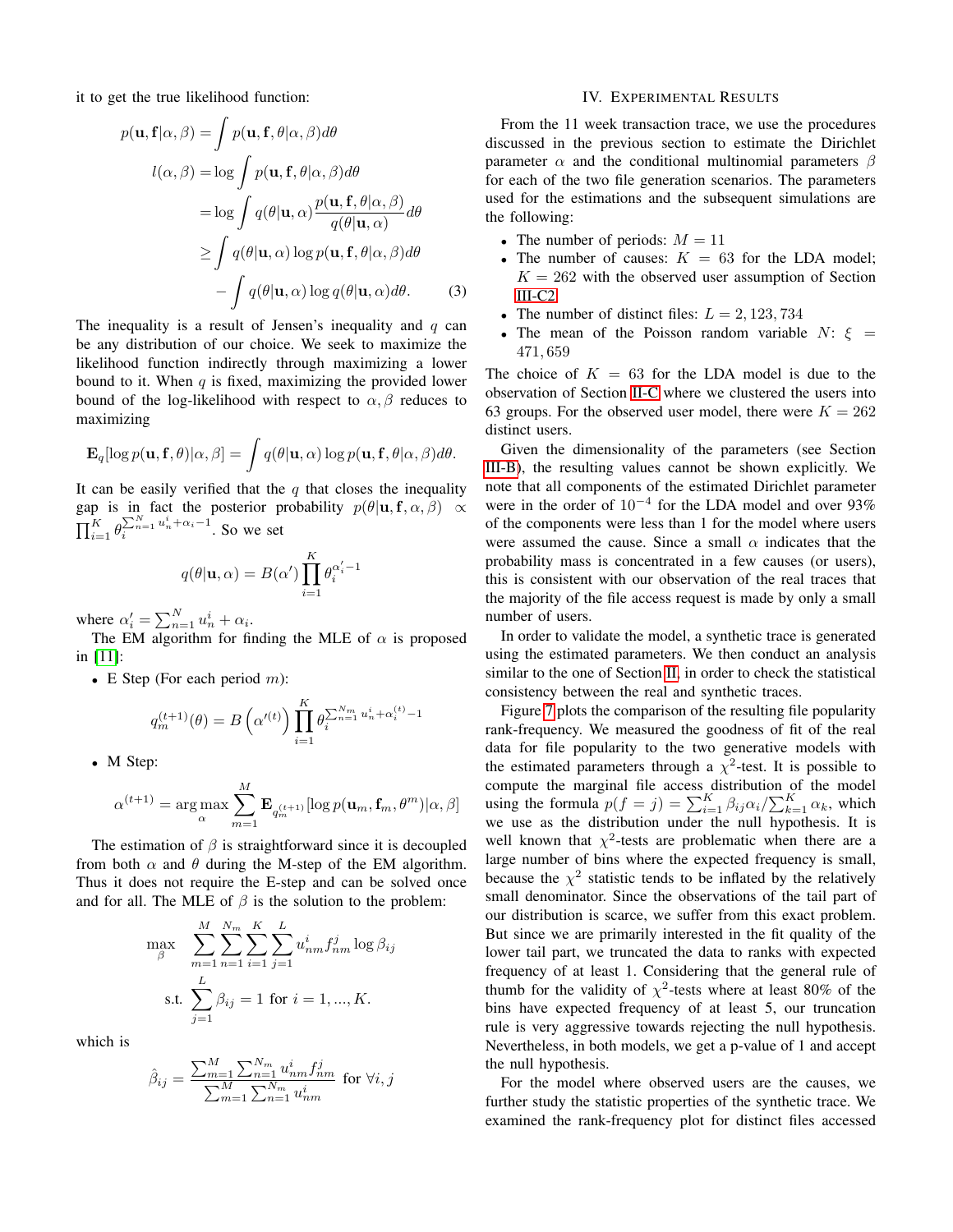

Fig. 7: File popularity, real and estimated with LDA.

plotted against user rank (Figure 8) and for the access count plotted against user rank (Figure 9). We observed that among the 5 top ranked users, who collectively account for more than 79% of the file accesses, the maximum error was 30.8% for Figure 8 and 26.6% for Figure 9 where error is evaluated by |count(real)-count(synthetic)|/count(real). Nevertheless, it is disturbing to observe an order of magnitude difference in the tail part. This discrepancy can be partially explained by recalling that our model only considers the set of users and files that appear at least once in the real traces during the 11 week period as the total population. This means the number of distinct users in the synthetic trace (216), by design, can never be larger than the number of distinct users in the real trace (262). Hence, the synthetic curve lies under the real curve in the tail region. To avoid this artifact, we could use a longer time period to fit the model in order to increase the universe of users and files, and then simulate logs only for a sub-period and compare it against the real traces of the corresponding period. However, the results as they are indicate that matching users alone with causes is not correct, illustrating the explanatory power of the proposed class of models.

#### V. RELATED WORK

A first line of related work involving file access characterization derives from I/O workload analysis. Usually in these studies, the focus is on the access characteristic of individual applications [12], aggregate metrics such as I/O transfer size [13], and application specific I/O operations counts [14]. There has been early empirical studies in analyzing the distribution of file access operations on various commercial environments by providing simple statistics on the I/O operation counts [15].

Recently, with the emergence of large scale grid systems, more effort was put into characterizing the relationships between individual files and graph structures derived from



Fig. 8: Distinct files accessed for in the synthetic trace



Fig. 9: Access frequency of users of synthetic trace

these relationships. An important information comes from the comparison of our results with those of Doraimani and Iamnitchi [6], which analyzed trace data from the high energy physics experiment DZero [16]. Although the environment was similar in nature to ours, several of the results including the file popularity shared almost no similarity to our results. In their analysis, they do not profile the files according to who accessed it, but rather grouped files together according simultaneous access. Therefore, it is not possible to verify whether the discrepancy is due to the different behavior of the dominating users or because of a fundamental difference of the nature of the applications that run on the two different systems. However, the multi-disciplinary nature of our trace points to the last explanation.

A second line is related to predictive models. The focus is not on file access per se, but on bandwidth consumption and performance. [17] presents an extensive study on burst identification, modeling and prediction, in the context of escience. The testbed, DQ2, a petabyte-scale distributed files management system for the Large Hadron Collider, is one of the largest existing open data system, with a mix of cloud and grid technologies. The approach is based on timeseries, in the sense that no metadata are exploited, but only bandwidth measurements. The sobering conclusion is that all